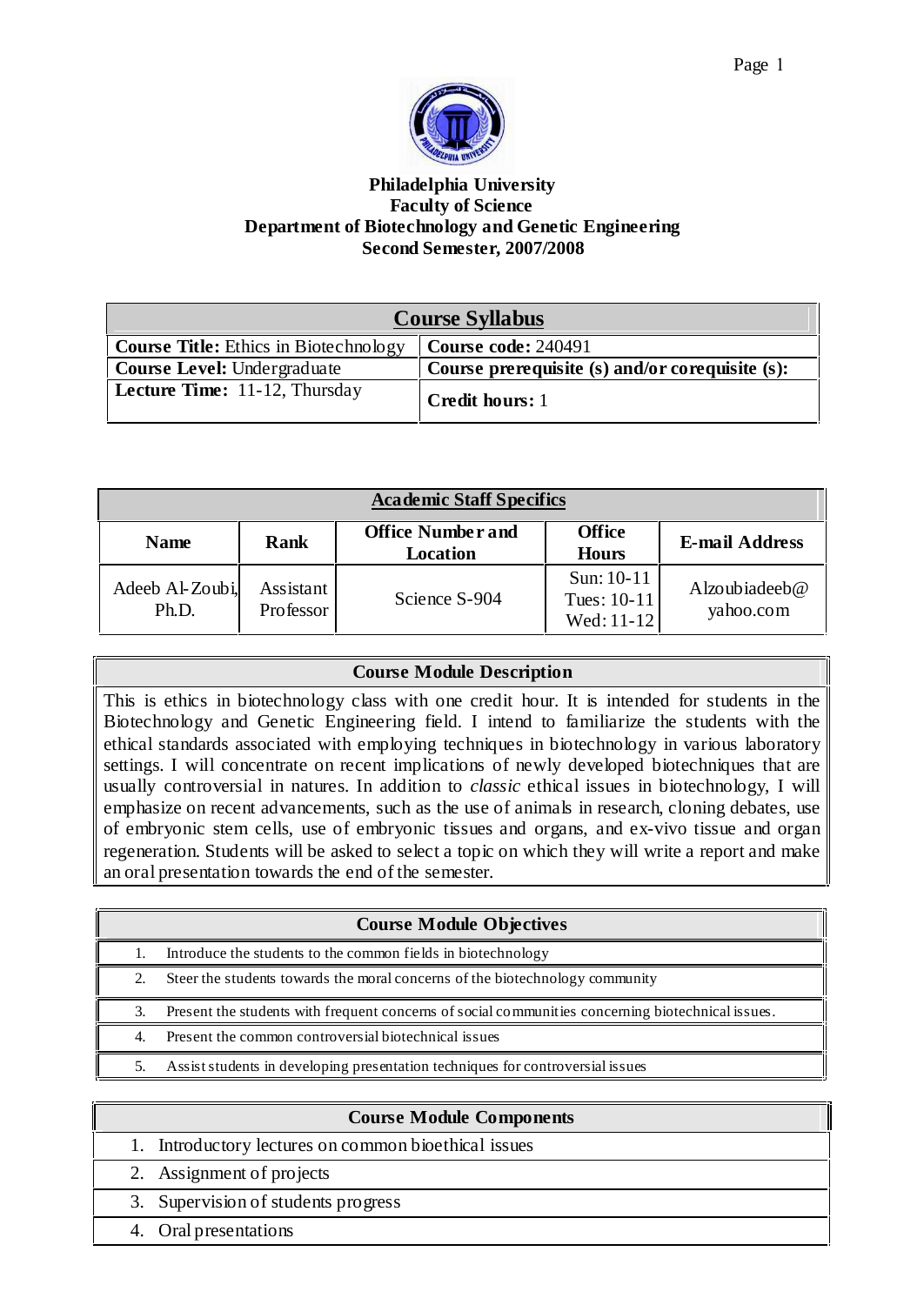| <b>Textbook Information: No textbook for this class</b> |                                        |
|---------------------------------------------------------|----------------------------------------|
| Title                                                   | No textbook associated with this class |

- **Support material (s):** Depends on the student's choice of topic
- **Study** guide (s) (if applicable): Depends on the student's choice of topic
- **Homework and laboratory guide (s):** Not applicable.

## **Teaching & Learning Methods**

Mainly classroomdiscussions

**Learning Outcomes:** Upon successful completion of this course, students will be familiar with the concepts related to the following topics:

- 1. Common fields in biotechnology
- 2. Ethical issues in biotechnology fields
- 3. How to address social concerns regarding common biotechnology issues
- 4. How to deal with controversial issues in biotechnology
- 5. How to present their own ideas in professional manners

### **Cognitive skills (thinking and analysis):**

I intend to utilize my skills and experience in the different fields of biotechnology to advance the students' understanding of controversial and sensitive issues.

### **Communication skills (personal and academic):**

The course will be taught in the English language. Students will be asked to present their chosen topics to the class at the end of the semester.

| <b>Allocation of Marks</b>          |             |
|-------------------------------------|-------------|
| <b>Assessment Instruments</b>       | <b>Mark</b> |
| <b>Written Reports</b>              | 40 %        |
| Oral presentations                  | 40%         |
| Classroom discussions/participation |             |
| <b>Total</b>                        | $100\%$     |

| Documentation and academic honesty |                                                                                                                                  |
|------------------------------------|----------------------------------------------------------------------------------------------------------------------------------|
| <b>Cheating</b>                    | Will not be allowed or tolerated                                                                                                 |
| <b>Attendance</b>                  | Is mandatory. Students with more than 10% of class<br>time absences will be dismissed form the class.                            |
| Graded<br><b>Exams</b>             | 3 exams, 40-50 questions in each exam, multiple choice,<br>matching type, filling blanks, identifying molecules or<br>mechanisms |
| Participation                      | Strongly encouraged, and will be calculated into the<br>10% of assignment part                                                   |